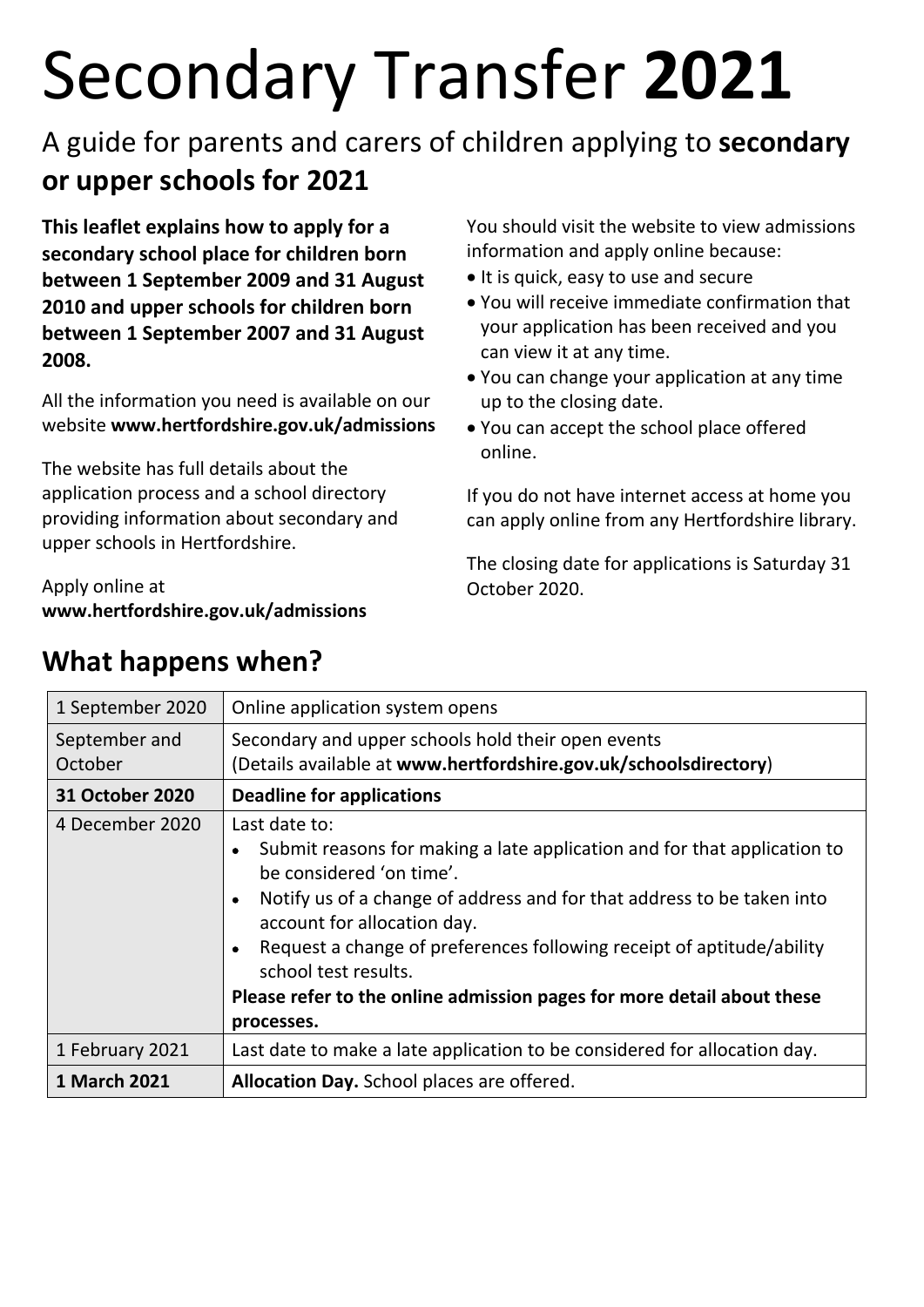# **How are places offered?**

Hertfordshire County Council coordinates admissions to all maintained schools and academies in Hertfordshire. If you live in Hertfordshire your application for secondary or upper schools, including any schools outside Hertfordshire, should be made online.

Many schools have more applications than there are places available. When schools are oversubscribed a set of admission criteria (rules) are used by the school's admitting authority to decide which children should be offered places. Different schools have different admission rules so it is important that you check the admission arrangements for all the schools you are interested in.

**The admission authority for foundation, voluntary aided schools and academies** is the governing body or academy trust.

# **What do I have to do?**

## **1. You should choose up to four schools and rank them in order of preference**

To help you make this decision you can:

- Find schools in your area by looking at the school directory online
- You can also find schools which are close to your home address using the "Find Your Nearest School" facility at

#### **www.hertfordshire.gov.uk/admissions**

- Read the admission rules for schools you are interested in and consider whether your child would be offered a place.
- Arrange to visit schools. A leaflet giving dates of open events was distributed to all pupils in July 2020. Information is also available online at **www.hertfordshire.gov.uk/schoolsdirectory**
- Consider the home to school transport policy and whether your child will qualify for free transport to any of the schools you list on your

**The admission authority for community and voluntary controlled schools** is the local authority in which the school is located. The admission authority for Hertfordshire community schools is Hertfordshire County Council.

The admission rules for all schools in Hertfordshire can be found in the online school directory at

**www.hertfordshire.gov.uk/schoolsdirectory** or obtained from the schools direct. You need to read the full arrangements for the schools you are interested in to get the complete picture.

Information about schools outside Hertfordshire can be found on the relevant local authority website. Website and contact details for our neighbouring local authorities are available at **www.hertfordshire.gov.uk/admissions**

application form. The transport policy is available at

### **www.hertfordshire.gov.uk/schooltransport**

• Consider other sources of information, e.g. the school prospectus or Ofsted reports.

## **2. You must make an application by 31 October 2020**

You should apply online at **www.hertfordshire.gov.uk/admissions**

If you are applying to a foundation, voluntary aided school or academy, check the online directory or contact the school to see if you need to complete a supplementary information form (SIF). SIFs are used by some schools to obtain the additional information needed to apply their own admission rules correctly, for example faith schools may ask for evidence of religious attendance or faith membership.

# **Apply online at www.hertfordshire.gov.uk/admissions**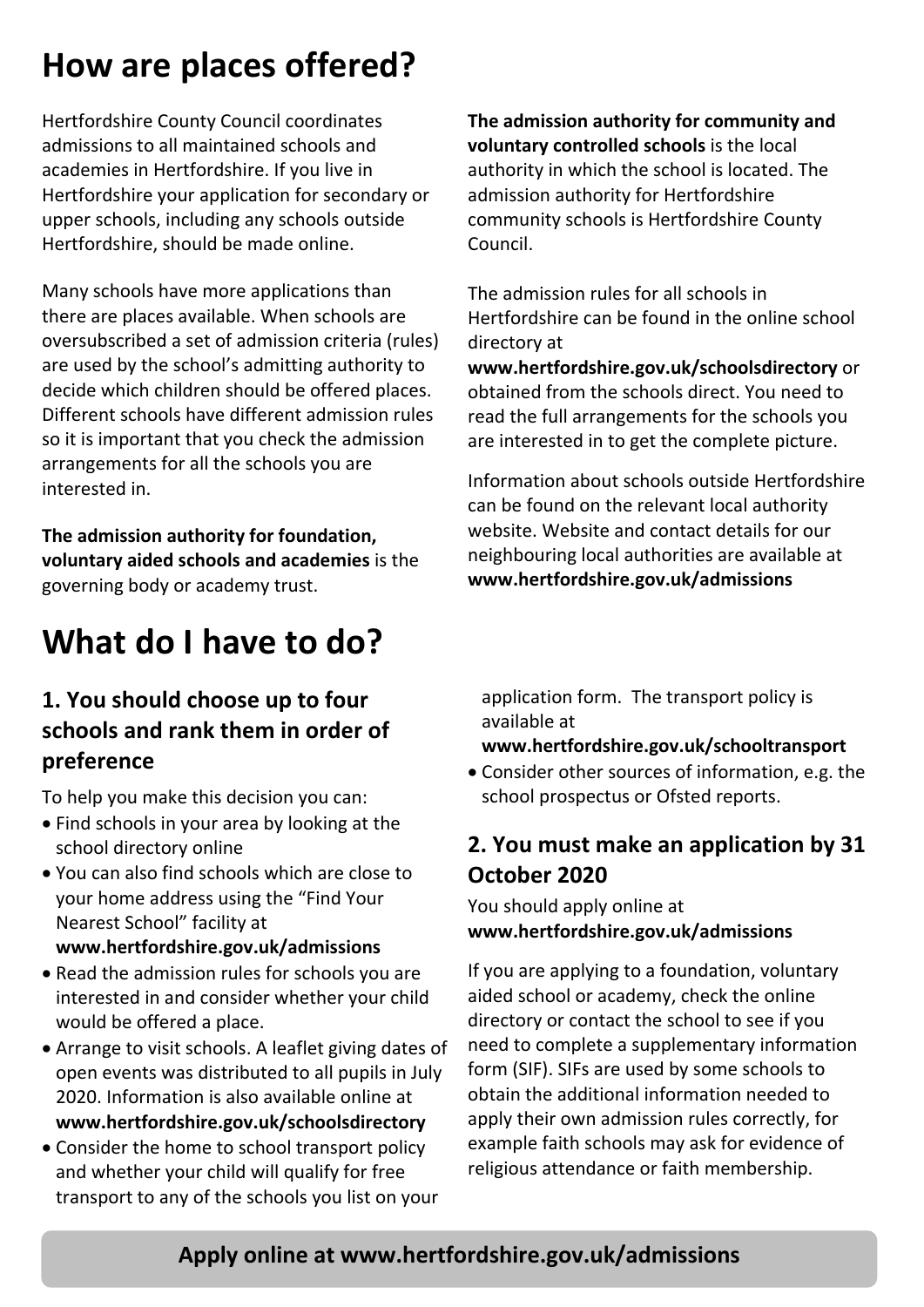# **What happens next?**

# **3. We will offer your child a school place on 1 March 2021**

Online applicants will receive an allocation email on 1 March 2021. This is the easiest way to obtain your school allocation. Individual allocation emails will be sent before parents can access the online allocation system at **www.hertfordshire.gov.uk/admissions**

Online applicants will be able to view their school offer online at **www.hertfordshire.gov.uk/admissions** after allocation emails have been sent on 1 March 2021.

Parents/carers will **only** be sent an allocation letter by first-class post on 1 March if they applied on a paper form and did not provide an email address.

If your child qualified for more than one school, you will be offered the highest ranked school at which your child qualified for a place.

If your child did not qualify for any of the schools you ranked, we will usually offer a place at the nearest school to your home address with places remaining (this only applies to

# **Home to School Transport**

Very few children are entitled to home to school transport and you should ensure your child has a reliable method of travelling to the schools you list on your application form. The county council's full home to school transport policy and other guidance on home to school transport is available at

**www.hertfordshire.gov.uk/schooltransport**

# **School travel website**

If you would like to know the nearest schools to your address for home to school transport purposes, visit the travel website at **www.hertfordshire.gov.uk/schooltransport**

Hertfordshire residents). This could be a school outside Hertfordshire.

However, if your child is currently on roll at a school that they can continue to attend in September 2021 (for example, an all-through school or middle school), an alternative school place will not be offered.

# **4. What can you do if you are not happy with the school you have been offered?**

Full details and guidance will be available on allocation day at **www.hertfordshire.gov.uk/admissions** and in the

"What Can You Do Now?" leaflet.

Information about public bus routes which may run to schools is available at **www.intalink.org.uk**

Please contact individual schools about any local arrangements they may have in place with bus and coach operators.